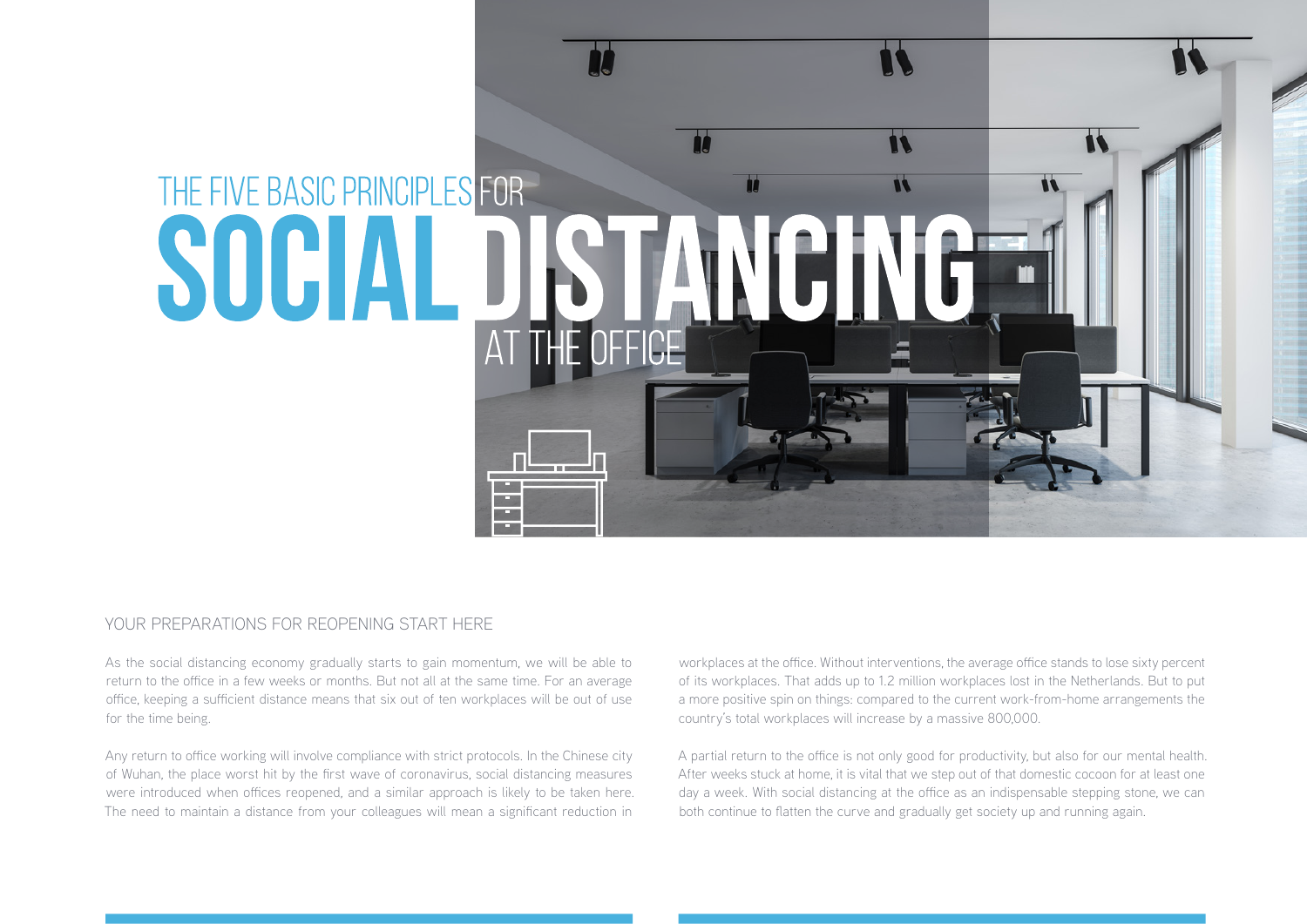## FIVE BASIC PRINCIPLES

Organizing effective social distancing at the office requires efficient redesign, clear communication and sound planning. This combination can increase the number of workplaces in use without endangering the health of employees. To achieve this balance, it is vital to be guided by a clear set of basic principles. We have outlined the five key principles for you below.

#### **1. Stick to the same workplace**

Social distancing at the office guarantees sufficient distance between workplaces. This also means that switching between workplaces should be kept to a minimum. In other words, the new normal is one dedicated workplace for each employee on every day that they are at the office. At the end of each working day, this place should be cleaned professionally – a condition that applies to the rest of the office too. Supplying employees with products to clean their workplace as and when needed is another important aspect, giving them a sense of control over the standard of hygiene in their own working environment.

There will of course be activities that require you to leave your own workplace for a time, such as meeting with colleagues or online interaction via Teams, Skype or Zoom. Under

certain conditions, this is possible. For internal consultation, meeting rooms can be used as long as a distance of one and a half meters between employees can be maintained, by removing half of the chairs for example. For online interaction, enclosed spaces large enough to accommodate one person are suitable. Employees should clean these temporary workplaces immediately after use. For this purpose, cleaning products should be made available in every room.

#### **2. Optimize the number of workplaces**

If distancing measures are likely to be in place for an extended period, the number of workplaces can be increased, ideally by rearranging them into blocks of four. Arranging desks in blocks of two-times-two means employees will not have to encroach on a colleague's personal space to reach their own work area. Of course, this arrangement will only be possible if there is sufficient space between the desks. Other adjustments can also be made without having to disrupt the office layout too much. You can remove chairs or tape off desks. Installing plastic screens is another option you might consider, a solution that can be seen in many supermarkets at present.



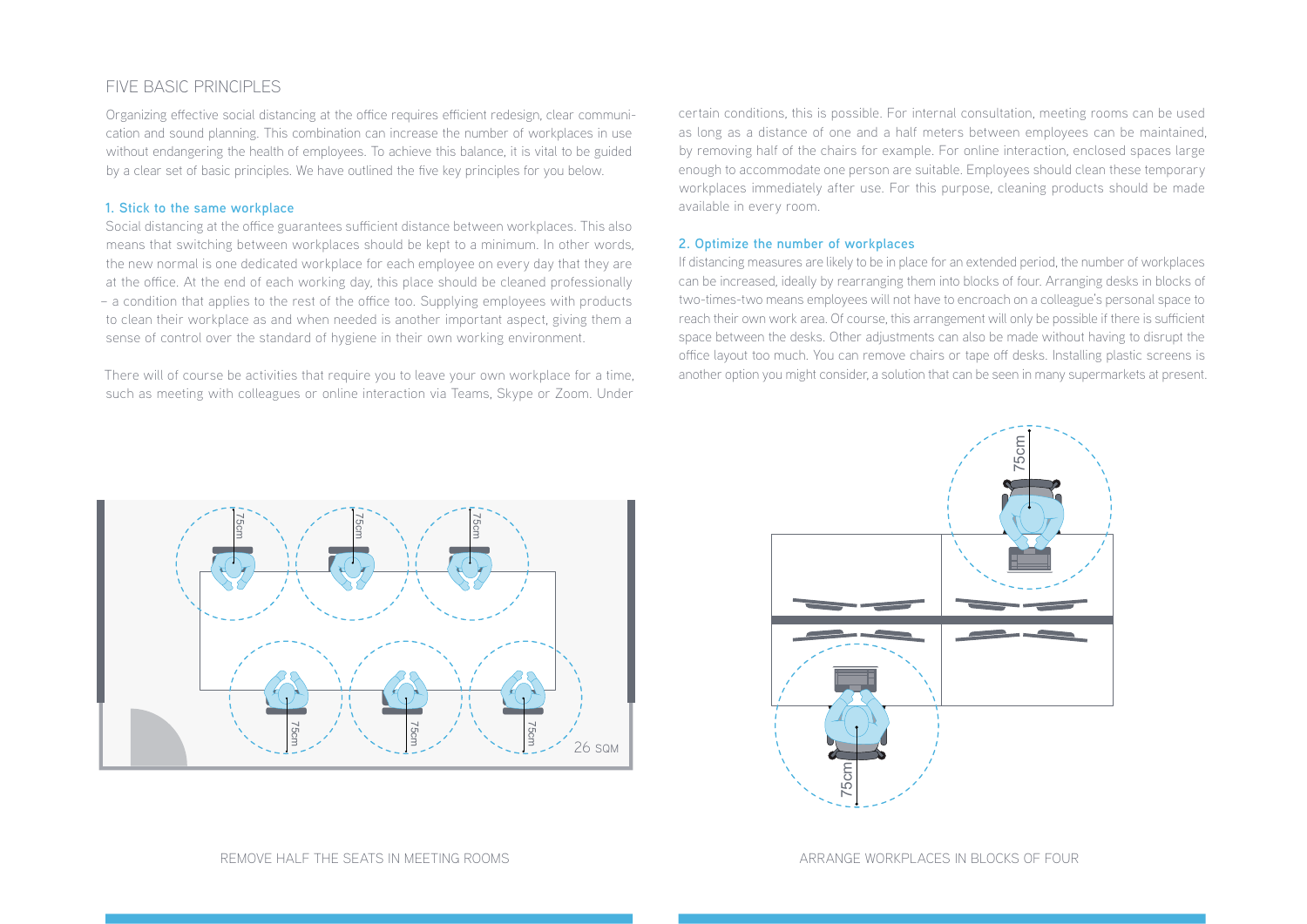

SET OUT A STANDARD WALKING ROUTE THAT TAKES IN ALL DEPARTMENTS

#### **3. Map out a one-way route**

Sitting at a desk all day is not feasible for anyone, even if you have been advised to do so for the good of your own health. Occasional trips to the coffee machine, to the bathroom or to make a phone call are inevitable. Many offices do not have corridors wide enough for employees to pass each other at a safe distance. That's why it's essential to set out a walking route. Take the IKEA principle as your reference point: start at the entrance and map out a standard route through the various departments, ending up more or less where you came in.

#### **4. Work in shifts**

As a result of the new measures, working capacity will be lower than normal. It is best to make this capacity available to the various teams within the organization by working in shifts. This requires sound planning. The trick is to draw up a schedule in which each team can work together at the office for at least one day a week. This should also include agreements on how to travel to and from the office. Walking, cycling and driving are safer than public transport.

#### **5. Lunch independently**

Having a business lunch together is only possible if you stick to pre-packaged products. Making your own sandwiches at work is a thing of the past. In many cases, sharing the lunch table will simply not be an option. Restaurant seating can be set up at a distance of one and a half meters, but facilitating the safe flow of food and diners to and from tables and around the lunch buffet is a far greater challenge. It is advisable to order food (e.g. online) and have it delivered straight to the workplace or to have employees bring their own ready-made lunch.

## START DEVELOPING PROTOCOLS TODAY

There is no doubt that this pandemic will lead to a recession. Many companies are already feeling the financial effects and will therefore be keen to keep costs down. Rearranging an entire office is a relatively costly solution, not least because it entails rerouting all of the IT connections. The ultimate goal should not be to maximize on-site working capacity come what may, but to ensure that employees can once again work together in person. This is only possible by applying the five basic principles for a safe and sound socially distanced office environment. By putting protocols in place today, businesses and organizations everywhere can prepare to open their doors once again.

# DON'T FORGET THE HOME OFFICE!

been rented, and advice has been given on how to ensure an ergonomically correct set-up. Investing in the home workplace is the most sustainable approach in the long have been lifted. Worldwide, that percentage is as high as 82%. Almost half of Dutch employees who previously said they had no desire to work from home now indicate